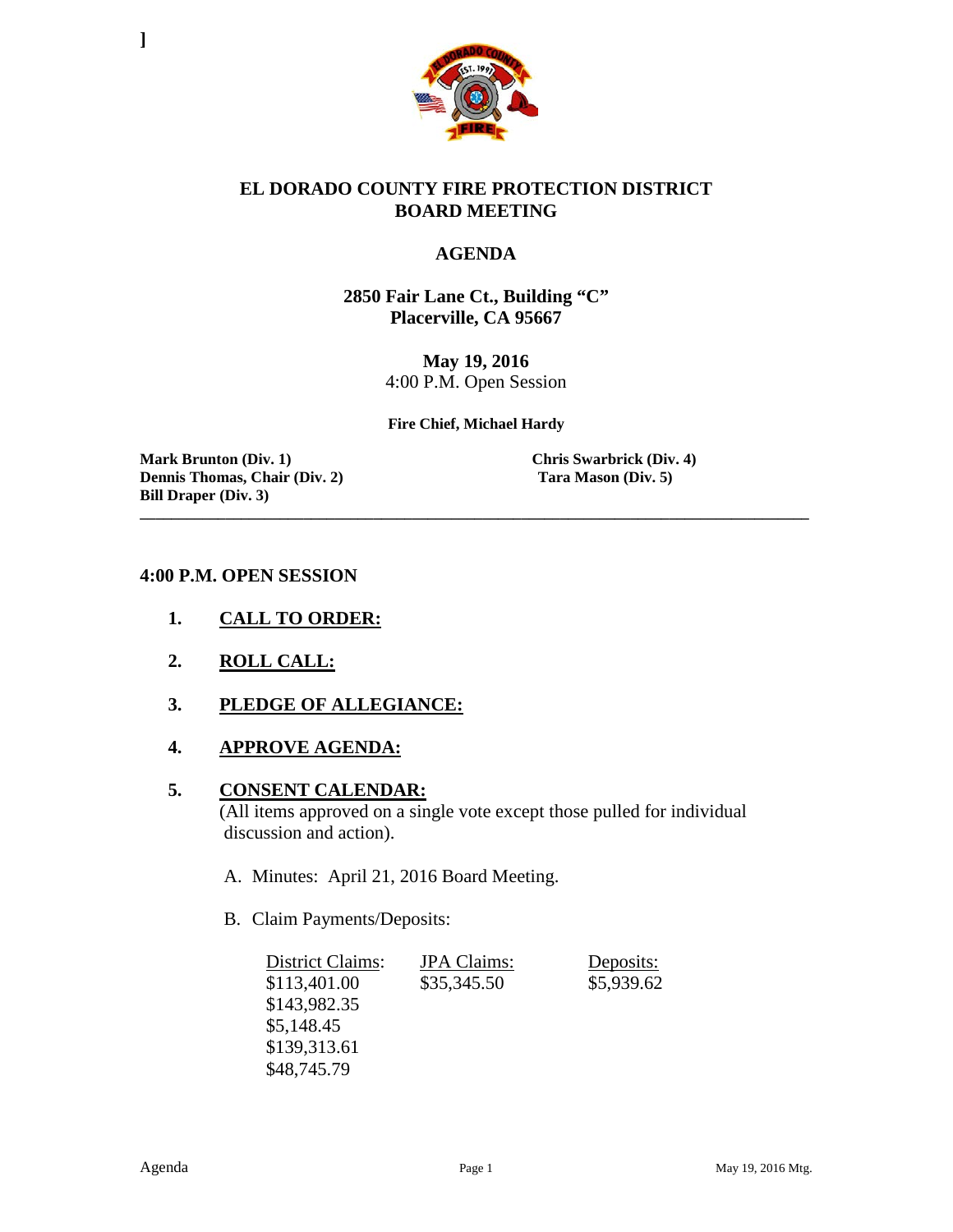## **6. PUBLIC COMMENT:**

(Any person wishing to address the Board on any item that is not on the agenda may do so at this time. Public comments are limited to five minutes per person).

# **7. DEPARTMENTAL MATTERS:**

A. Station 28 Personnel Accommodation Award for Swift Water Rescue

- Captain Andy Andreis
- Firefighter/Paramedic Jamie Preston
- Firefighter/Paramedic Ty Dennis
- Firefighter/EMT Anthony Serena
- Firefighter/EMT Brien Flanagan
- B. Contract with SCI Consulting for Special Tax Administration
- C. Agreement with Sacramento County Sheriff for Voice Stress Analysis Exams
- D. Resolution 2016-01 FY 2016/2017 Appropriation Limit
- E. Resolution 2016-02 Resolution of Intent
- F. Resolution 2016-03 FY 2016/2017 Preliminary Budget
	- Michael Ocenosak
	- Captain Paul Dutch
- G. Station 73 Lease with John Schwartzler
- H. Update on Special Tax within the Shingle Springs Area

# **8. COMMITTEE REPORTS:**

- A. Facilities & Equipment (Brunton/Draper)
- B. Fire Prevention (Swarbrick/Draper)
- C. Human Resources (Thomas/Mason/Swarbrick)
- D. Budget and Finance (Thomas/Mason)

# **9. CORRESPONDENCE AND COMMUNICATION:**

- Fire Engine Response Statistics.
- Medic Unit Response Statistics.

## **10. FIRE CHIEF'S REPORT:**

## **11. BOARD COMMENTS:**

## **12. FUTURE AGENDA ITEMS:**

 Next regularly scheduled Board Meeting, June 16, 2016 2850 Fair Lane Court, Building C, Placerville, CA 95667.

## **13. ADJOURNMENT:**